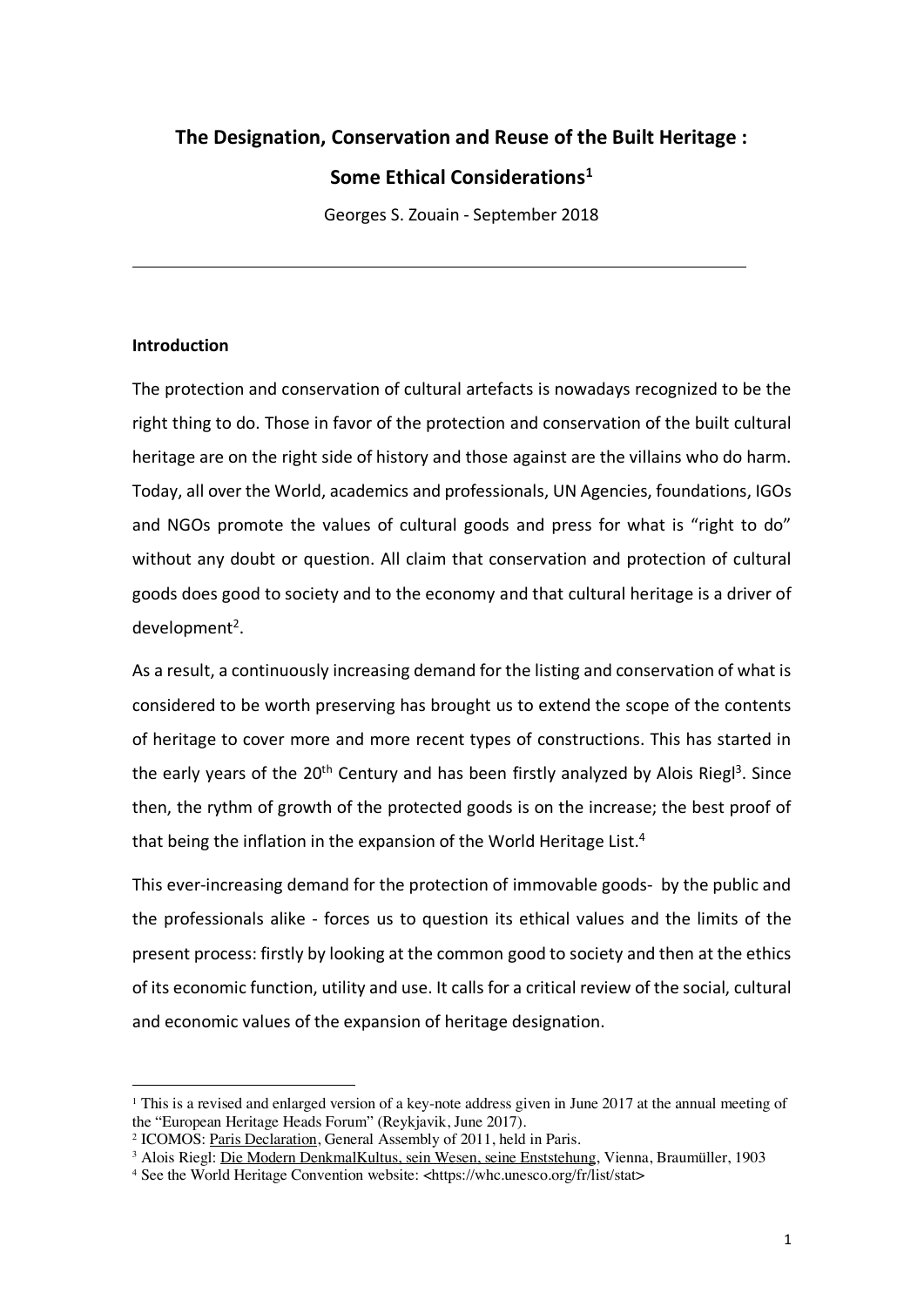Such concerns can be expressed by the following questions:

- On the ethical aspects of cultural heritage designation and conservation, how and when is it ethical and what are the limits and conditions of an ethical conservation? For whom are we protecting - the citizen, the academics, the tour operators, the professionals of conservation, or for society? How just is the present model of cultural heritage protection? Is it doing good to all?
- Regarding the economic ethics, we should ask whether the protection and conservation of cultural goods brings economic returns to society at large or is it another commodity the consumption of which benefits only a few? Is such process just? When and how does it contribute to the economic good of society?
- About the social and economic values of designation and protection, Is cultural heritage a public good that is a necessity for the welfare of society, deserving to be funded by the state, or is it so because of lobbying? Can the market take care of the protection of heritage and if so, when and how? Can we quantify the returns of designation, protection, conservation and reuse of cultural goods to society and to the economy?

I shall try to answer these questions by taking a different course from the treaded considerations on the immovable cultural heritage by addressing these questions in a global perspective.

I shall start by the concepts and scope of this discussion.

### **The Concepts in Use and the Setting**

 $\overline{a}$ 

The overall ethical value – i.e. its contribution to the higher good, the good to society is a concept seldom used in cultural heritage, the contribution of which to society is considered to be positive without any doubt. Still, what is commonly accepted as the ethical perspective of heritage conservation can be seen for example in the code of ethics of ICOMOS<sup>5</sup> which deals solely with the implementation of charters and other professional texts. Such ethics are limited in scope to a profession – to specific and

<sup>5&</sup>lt;https://www.icomos.org/images/DOCUMENTS/Secretariat/StatutesAmendments\_R2\_20130325/st200 2-ethical-commitment-en.pdf>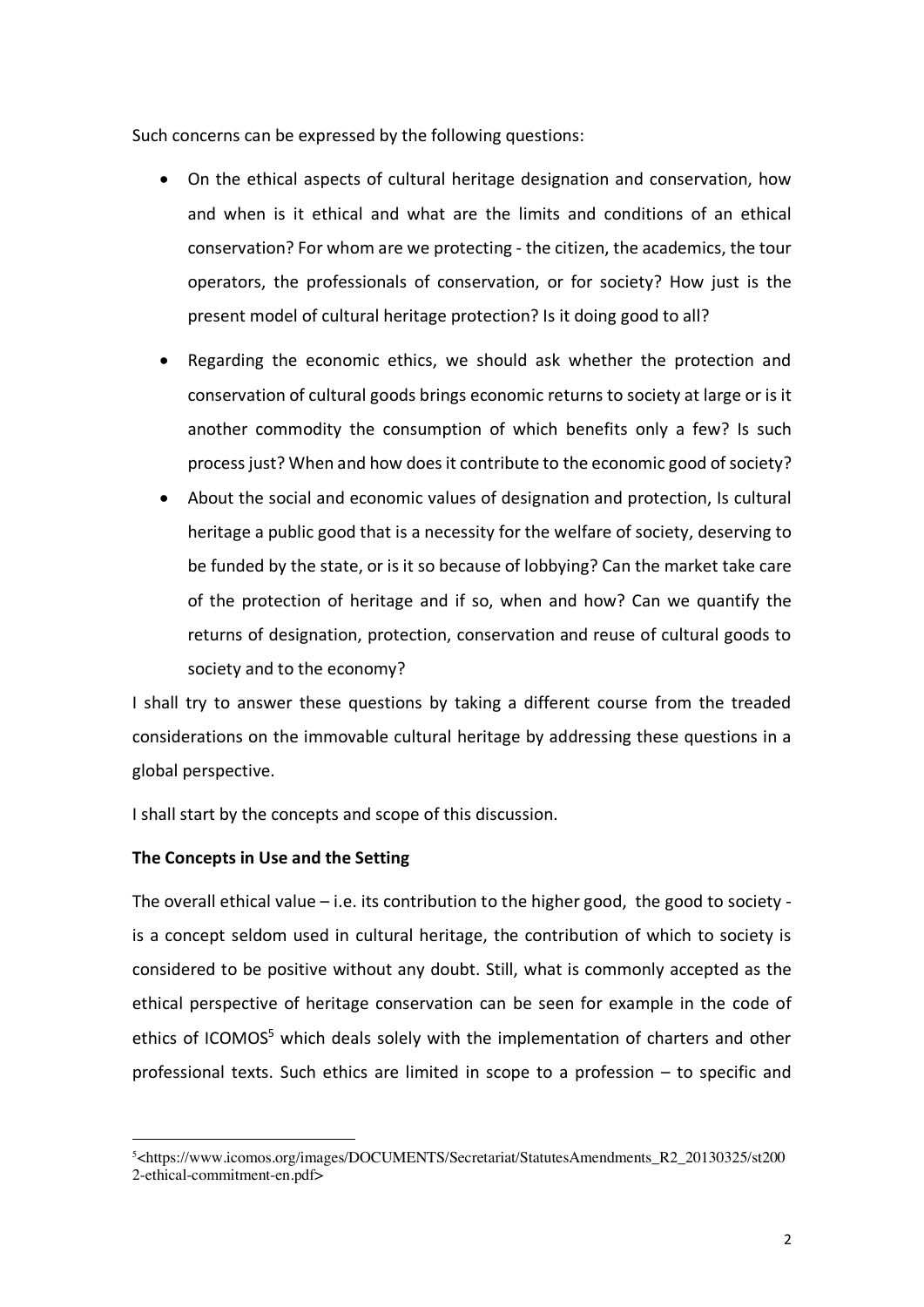limited processes and procedures; they do not address the place of cultural heritage through the lens of the ethics of life as theorized by Aristotle. For our part, we are rather looking at the general ethical issues raised by the decision to designate and protect an immovable good as cultural heritage. We shall therefore try to understand if and why a designation and conservation of a heritage object is a common good for society in the Aristotelian meaning of ethics.

Do also note that throughout , I shall limit my discussion to the built cultural heritage, omitting archaeological remains and the movable cultural goods. This choice has to do with the possible uses of the goods. Archaeological sites have more severe constraints on their uses than the built heritage while the movable cultural heritage is mostly available in museums and galleries of art. Even though museums represent a case worth discussing for their contribution to society and to the economy that may often prove to be higher than that of the built heritage, I shall discard them for the sake of homogeneity of this discussion.

As for the social and economic utility and the place of cultural heritage conservation in the local and national economy, and instead of looking at the impact of cultural heritage through employment creation and resources generation, I wish to take a broader perspective: how much does it contribute to the betterment of the economy – local and regional – since there are other utilities to heritage than tourism, employment and consumption.

I shall also try to understand what are the ethical values now in use in cultural heritage conservation and reuse and whether these values contribute to the overall social good. I shall do so for two reasons: the first second is the long-term perspective of the role of cultural heritage in the economy, a role that is bound to change from a wishfully positive role, a wish based mainly on guesstimates to a well-documented role with reliable statistics and national accounts; the second is the recent financial crisis that is still with us in spite of bursts of growth in some countries. This is becoming now a matter of urgency because of the rise of rightist attitudes vis-à-vis the welfare economics.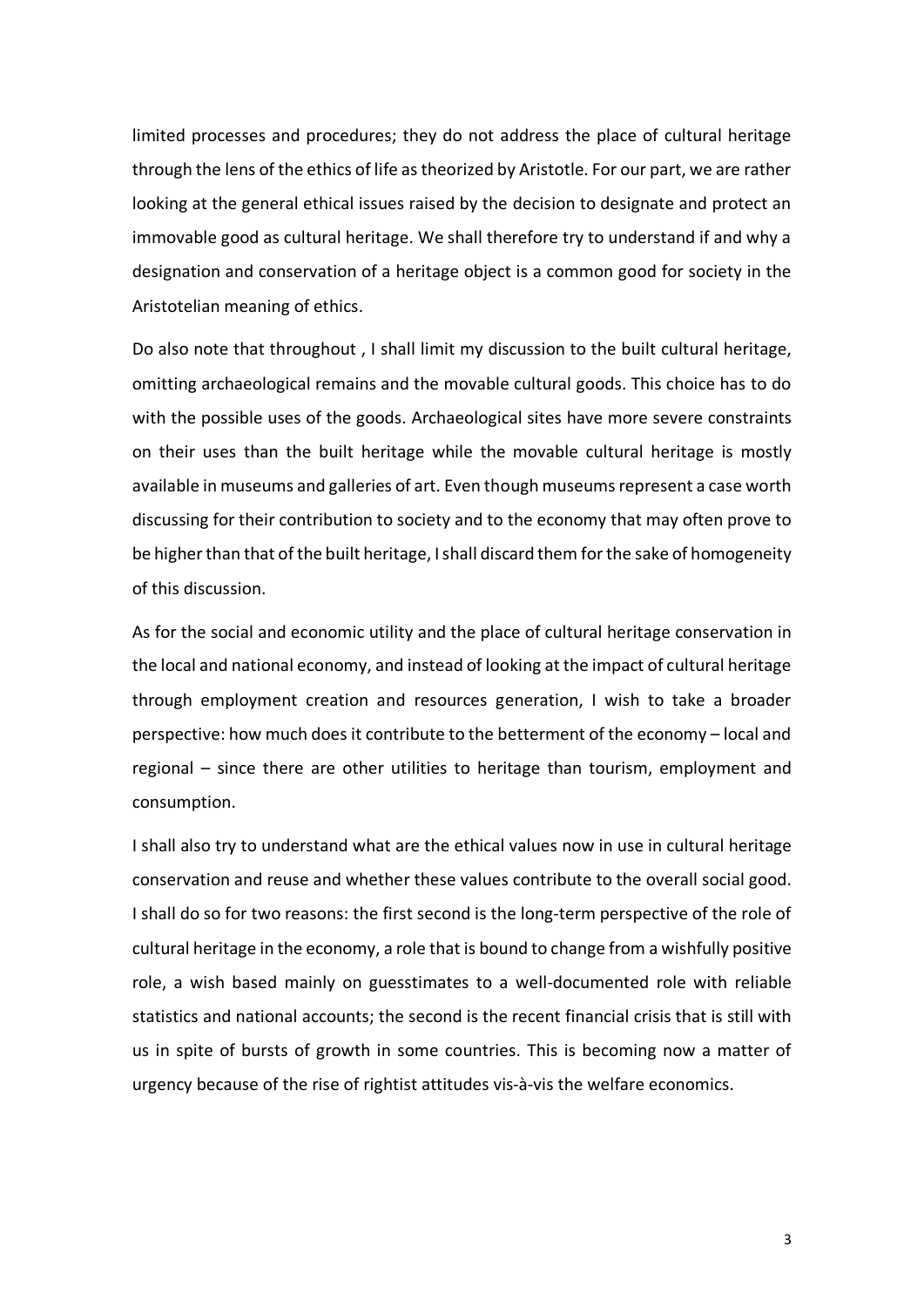in a short pamphlet in which he debated the affordability of ever increasing expenditures by the public sector to cover a continuous expansion of social aid Robert Skidelsky predicted in 1997 the end of the Welfare State.<sup>6</sup>,

In Europe - and here in Italy, the resources available to public spending have been stalling or diminishing while the recovery remains slow to come. Social welfare has suffered and the arts and cultural heritage as well: though this trend has been with us for some time, we continue to behave as if nothing has changed. More and more relics of our past are now unused, abandoned, or in dire need of restoration and have lost all utility to society and the economy while the lists of protected goods continues to grow.

However, the culture sector offers employment opportunities; it contracts many different specialties and trades that live from it. Others benefit as well, though indirectly, from the presence and uses of cultural heritage: tour operators, guides, travel agencies, hospitality owners or employees, printed and audiovisual materials producers, subcontractors of all sorts. Cultural heritage has become an industry, but it continues operating with the same tools that today have become obsolete.

We claim that this industry protects representations of our pasts, unveils our roots, uncovers our history, provides new opportunities of income and employment, creates a peaceful and soothing environment, in brief, that it does good to society. This is how we justify the continuous increase in the numbers of listed cultural heritage and our need for more financial and legal public support. However, these justifications remain insufficiently checked by hard data and evidence<sup>8</sup>.

Note here that in spite of several attempts by the UN, UNESCO, the EU, the World Bank and others such as the European Heritage Heads Forum and the EPSON project, a clear identification of cultural heritage and of its components is still lacking in most of the countries' national accounts and nomenclature of economic activities. Any measure of

<sup>6</sup> Robert Skidelky, Beyond the Welfare State; The Social Market Foundation & Profile Books Ltd., London1997.

<sup>&</sup>lt;sup>8</sup> See : EHHF « Task Force on Economy & Statistics – Reports & Outlook" by Dr. Christine Vanhoutte, Luxemburg, May 17-18, 2018 and reports of previous years.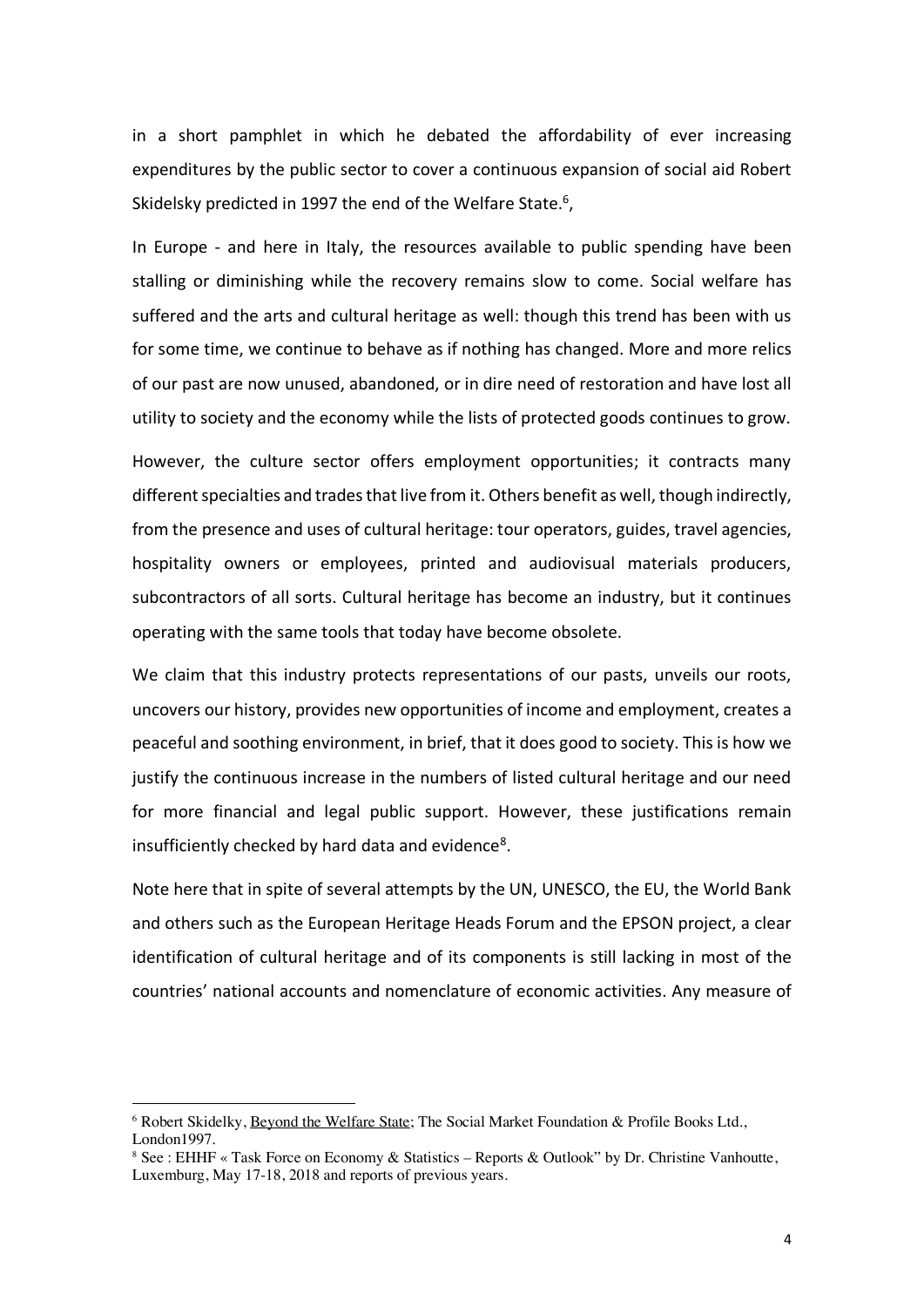the contribution of cultural heritage to the economy remains based either on casespecific surveys or on extrapolations from aggregate data.

With these explanations in mind, I shall now move to ethics and the common good.

### **Ethical Considerations**

In his lecture on Ethics in London in 1965<sup>9</sup>, the philosopher Ludwig Wittgenstein gave a definition of ethics I shall use throughout this discussion. He wrote:

"…the enquiry into what is valuable, what is really important, into the meaning of life, into what makes life worth living, into the right way of living…This is an absolute meaning of ethics: it stands above all other meanings that are relative to a target, an action or a predetermined standard".

Following this definition, we may assume that, to be part of the common good, the listing and conservation of cultural heritage must stand in all its facets above the many actions and decisions necessary to reach its goal and make its actors' life worth living. It must contribute to their righteous way of living and be an action of the highest standards.

For more details about the components of the common good and of the ways and means of achieving it, the "Nicomachean Ethics" of Aristotle is a good source. We read<sup>10</sup>:

"Every art and every inquiry, and similarly every action and choice, is thought to aim at some good; and for this reason, the good has rightly been declared to be that at which all things aim. But a certain difference is found among ends; some are activities, others are products apart from the activities that produce them. Where there are ends apart from the actions, it is the nature of the products to be better than the activities."

And to decide on the best and most important good to society :

"For even if the end is the same for a single man and for a state, that of the state

 <sup>9</sup> Ludwig Wittgenstein, Lecture on Ethics; Philosophical Review, vol. LXXIV, n° 1, January 1965.

<sup>&</sup>lt;sup>10</sup> Complete Works of Aristotle, Volume 2; The Revised Oxford Translation Book; Editor: Jonathan Barnes, Princeton University Press (1984).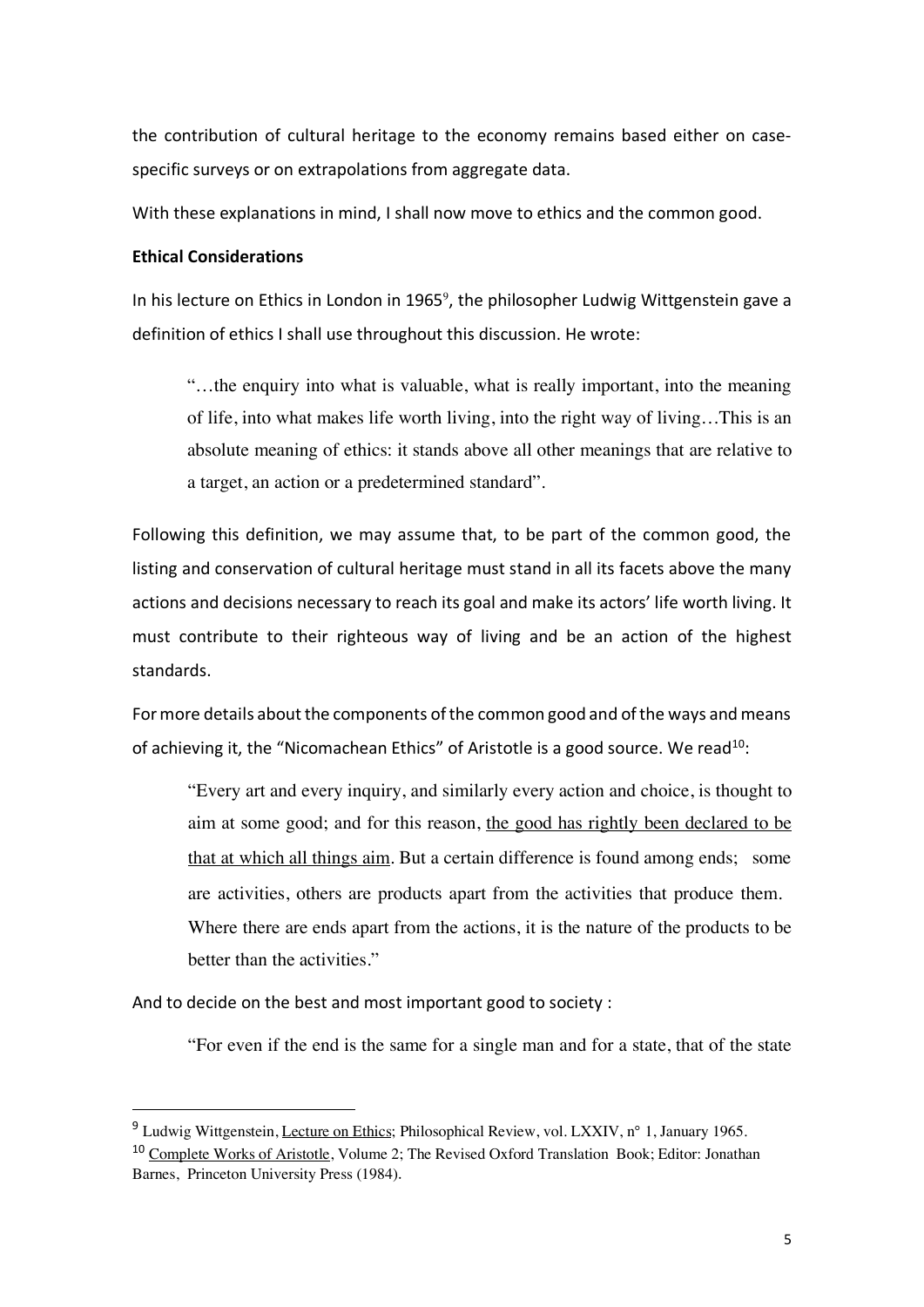seems at all events something greater and more complete both to attain and to preserve; for though it is worthwhile to attain the end merely for one man, it is finer and more godlike to attain it for a nation or for city-states."

Following Aristotle, and if our involvement in cultural heritage aims at bringing good to our society, to the people we work for, all our activities at each stage of any process should be geared towards achieving this good. From the identification and the listing of cultural heritage until the funding of its conservation, its restoration and reuse, each step and activity should be decided upon and undertaken with the objective of contributing to the ultimate good.

We can deduct from this that the listing that does good to society is more important, higher, than the good done to a single person. Does this mean that a listing that does good to society is above any possible harm such listing does to the owner of the listed good? Who decides that a given listing does good? And is this person able to take the right decision?

Aristotle tells us that the good judge is the man who knows, who has been educated in the subject he is to judge and that the man who has received an all-round education is a good judge in general. In the "Eudemian Ethics"<sup>11</sup> he recommends to avoid listening to the crowd whose opinions are based on emotions:

[1214b]… Now to examine all the opinions that any people hold about happiness is a superfluous task<sup> $3$ </sup> For children and the sick and insane have many opinions which no sensible man would discuss, for these persons need not argument but the former time in which to grow up and alter and the latter medical or official chastisement (treatment with drugs being chastisement just as much as flogging is). And similarly it is also superfluous to examine the opinions of the multitude<sup>4</sup> either; [1215a] for they talk at random about almost everything, and especially about happiness. We ought to examine only the opinions of the wise $l$ ;

<sup>&</sup>lt;sup>11</sup> Aristotle, Eudemian Ethics, Edited and Translated by Brad Inwood & Raphael Woolf, Cambridge University Press, February 2013.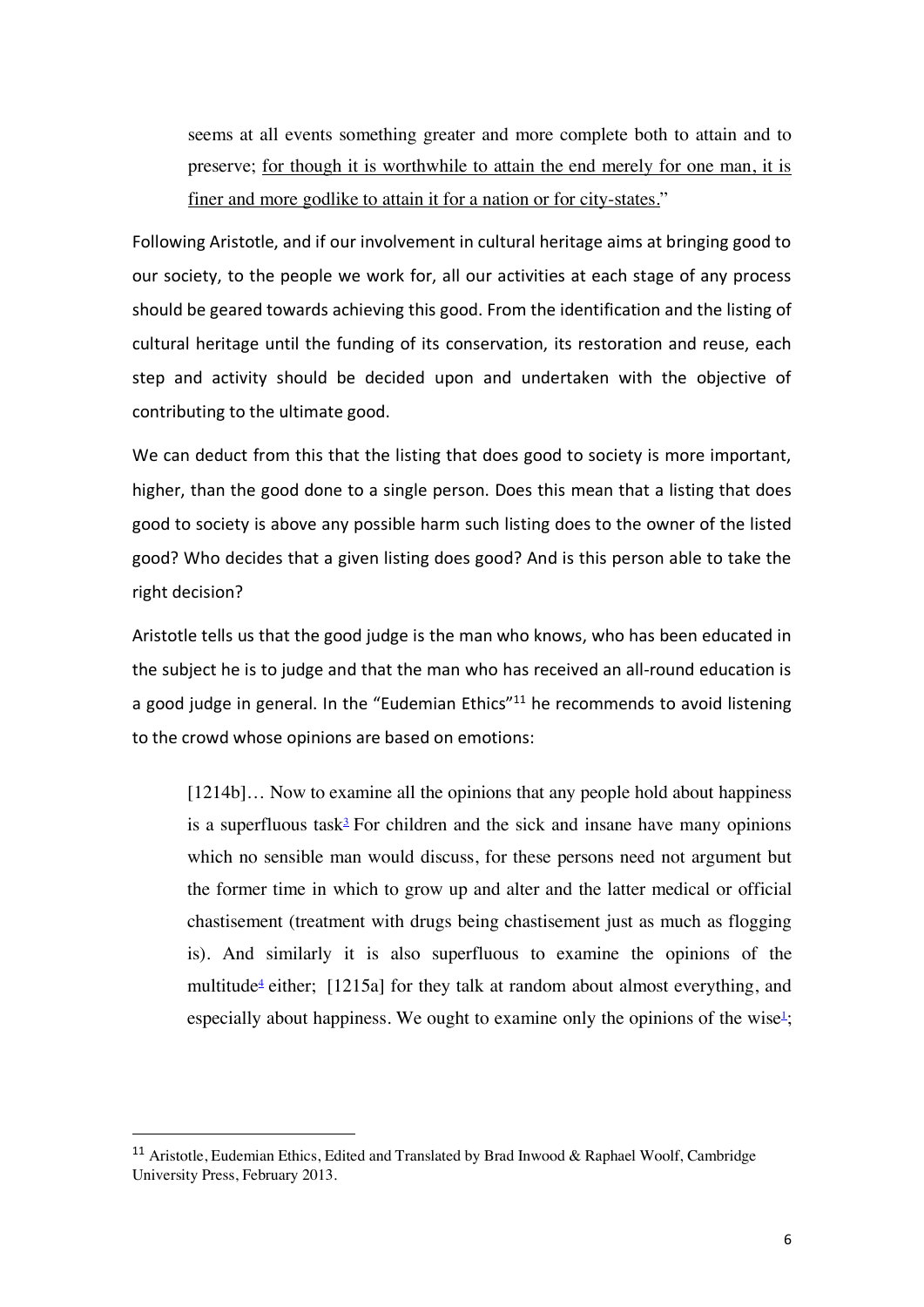for it is out of place to apply reasoning to those who do not need reasoning at all, but experience.

Thus, and since the best judge of what is "good" is the experienced person who knows, we could say that it is up to the cultural heritage specialists to decide. But then, another question comes to the mind: is the heritage specialist the person who knows best about the ultimate good, the good for society?

If the ultimate goal is to do good to society, the decision should fall within the realm of policies. Can we be sure that the interests of some involved in the process do not guide such decision for a different purpose?

The Athenian society and politics in the period of Aristotle were different from ours and its democratic process simpler:

- There was a clear separation of authority between the private sphere  $-$  to which the *Oikos* (the family economy and the necessity) was assigned and that of the *Polis* (the politics and the freedom) which managed the public components of society and the city;
- The territory, today a fundamental component of the State, was of little importance - in Ancient Greece, the State's foundation was its people, not its territory.
- Decisions remained limited to a small number of families who kept the upperhand in the polis and on the Oikos.

Today, democracy is more complex and its tools are more elaborate. In our democracies, the "experienced ones" of Aristotle, those who know what is good for the people are of a different ilk than those in Ancient Greece: they may come from a variety of fields and the decision can be the result of many opinions taken at different levels.

Of particular importance to our analysis is that the Public sphere – the *Polis* – has become more powerful and extends its authority over large parts of the private sphere: today's *Oikos* is subjected to a variety of rules and obligations produced by the public sector, technicians and decision-makers.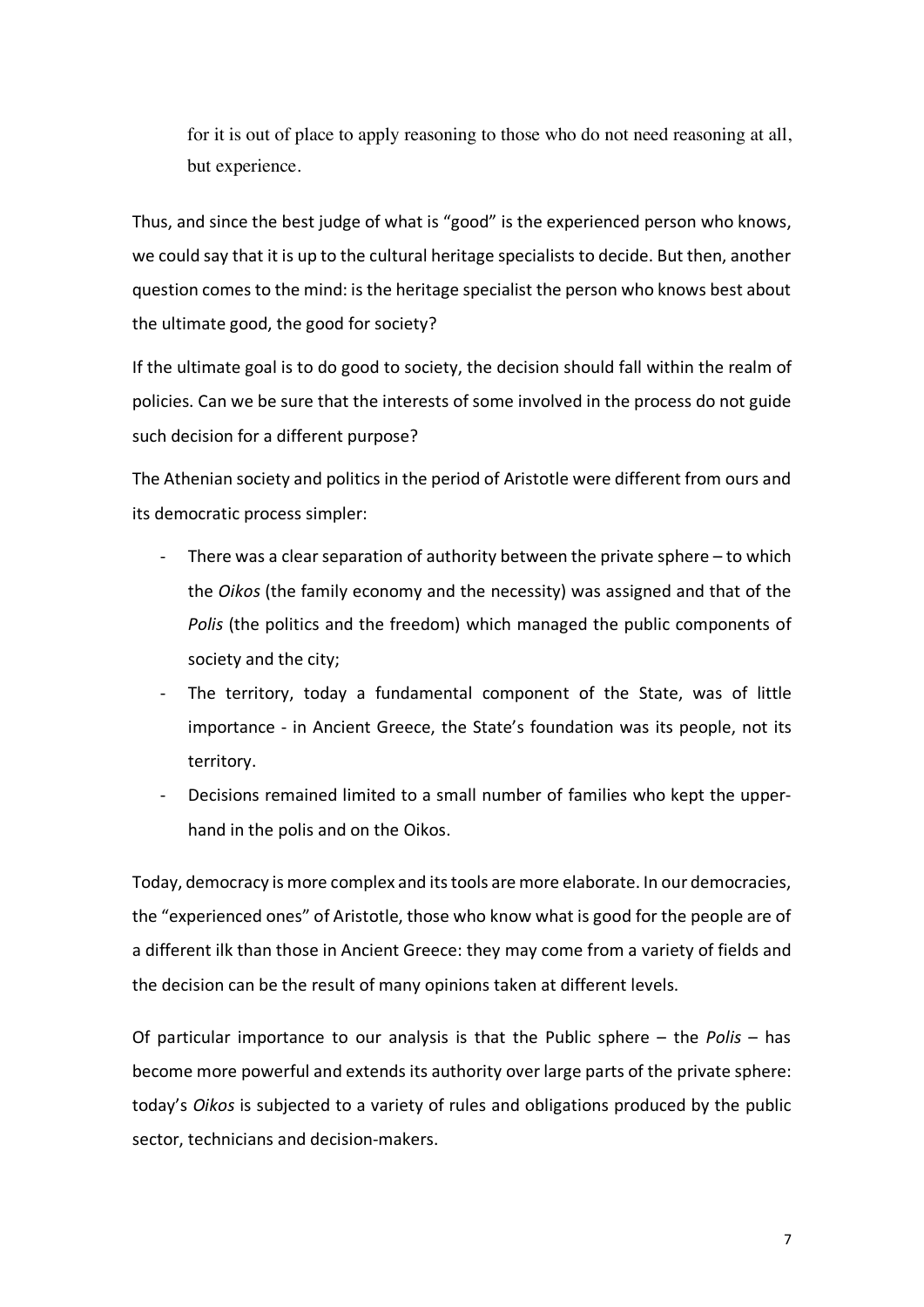Today, ethics are subordinated to morals and to the universality of man as a citizen. Ethics have become a science that relates to politics and the economy but not to the common highest good. Corruption – that is a break of a contract - is in all facets of life and perverts all decisions and behaviors. Progressively, business behavior and the greed for wealth have taken over social life and politics. The economic imperative dictates the ethical imperative. As for the citizens, their expectations of benefits from the State and their greed for self-promotion guide their choices and their decisions in society and in the economy. The borders that define the ethical behavior have become blurred and our societies have attempted to replace this disappearance of the limits by an increasing set of ordinances that do not bode well for the moral values of our societies. Regulating the effect of disfunctions does not correct the disfunctions: it does not replace or reinforce the moral values that constitute the ethics of a society. In no way can we replace the meaning of our life – our "*raison d'être*" - by the economic activities we undertake. The product – money, goods, wealth, fame – will never replace our honest contribution to the common good. But, since the absence of ethics is in itself a form of ethics, this perversion of the meaning of life becomes the ethics that guide today's societies<sup>12</sup>. When Nietzche wrote<sup>13</sup> that God is dead he meant the "devalorization" of the most supreme values, the religious and metaphysical ideals bringing in their fragmentation and dispersion the moral ideals now destined to become insignificant.

The supreme good has now disappeared and has been replaced by questions of applied ethics – legal, financial, market, academic, processes and procedures – that take care of narrow components of society and of the economy but in which the absolute good, the supreme goal of morals has become irrelevant and the words of Wittgenstein<sup>14</sup> are now forgotten and useless except for a few:

"… The absolute good, if it is a describable state of affairs, would be one which everybody, independent of his tastes and inclinations, would necessarily bring about or feel guilty for not bringing about. And I want to say that such a state of

<sup>&</sup>lt;sup>12</sup> These lines are a free inspiration from Jean-François Mattei, *Ethique et Economie*, Editions Manucius, Paris 2018.

<sup>13</sup> F. Nietzsche, Ainsi parlait Zarathoustra, Prologue §5.

<sup>&</sup>lt;sup>14</sup> See note 5 above.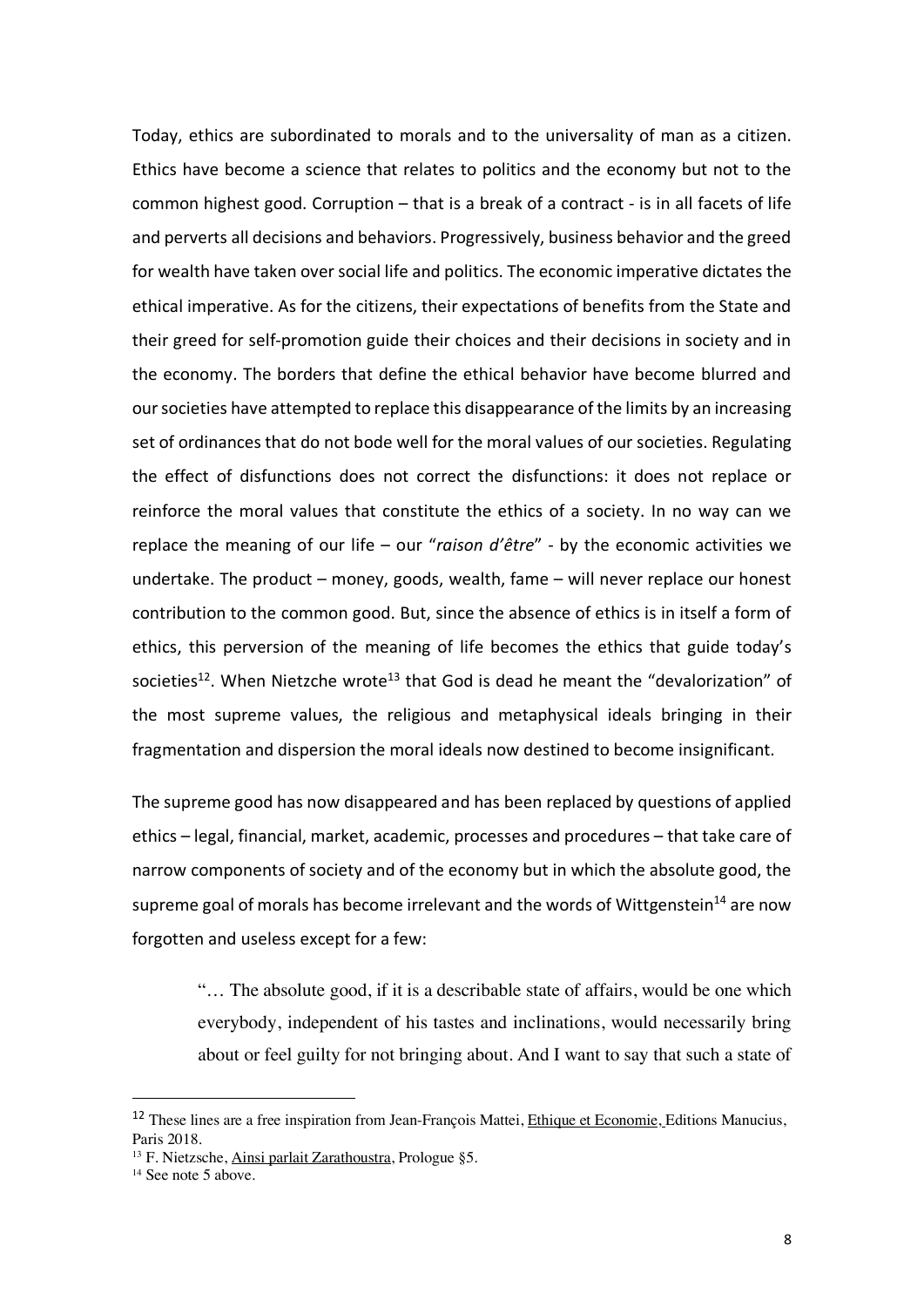affairs is a chimera. No state of affairs has, in itself, what I would like to call the coercive power of an absolute judge."

But in the recent past, a new social revolution has begun: that of the emergence of the individual and with it, the most complete change of the understanding of ethics and moral values. The rise of the individual – the smallest indivisible component of society – as the social component standing above all previous constituents of society is fairly recent and the factors that contributed to its rise can be found in many sectors.

In their recent book "Happycratie"<sup>15</sup>, the sociologist Eva Illouz and the psychologist Edgar Cabanas explain how the industry of happiness has change our values and society. If, in Ancient times happiness – *eudemonia* in Greek – was at the centre of the Greek philosophy, it was of a different nature than our happiness. In Ancient Greece, happiness and well-being came through doing good. Today, the quest of happiness has nothing to do with virtues. It has become an egoisitc matter of a being who aims at maximizing utilities. But, contrary to the utilities that aimed at maximizing the collective well-being, contemporary happiness is a goal in itself and aims only at the individual happiness. Today, money can buy happiness and, forgetting or responsibility towards our society, we are more and more in search for our personal well-being and "*eudemonia*". This is however more destructive of society than it appears. On the one hand it turns the individual into a formidable consumption machine always looking to keeping up with the neighbor and being one step ahead in what we buy or use or consume. On the other, it pushes us to forget about the common good in our endeavors and actions and looking only at how our actions can promote us.

Thistakes usto the field of economics where I shall look into the ethics of the economics of cultural heritage.

### **Economic Considerations**

 $\overline{a}$ 

The conflict between personal and societal interests has always been part of humans

<sup>&</sup>lt;sup>15</sup> Edgar Cabanas & Eva Illouz, Happycratie Comment l'industrie du bonheur a pris le contrôle de nos vies , Premier Parallèle , August 2018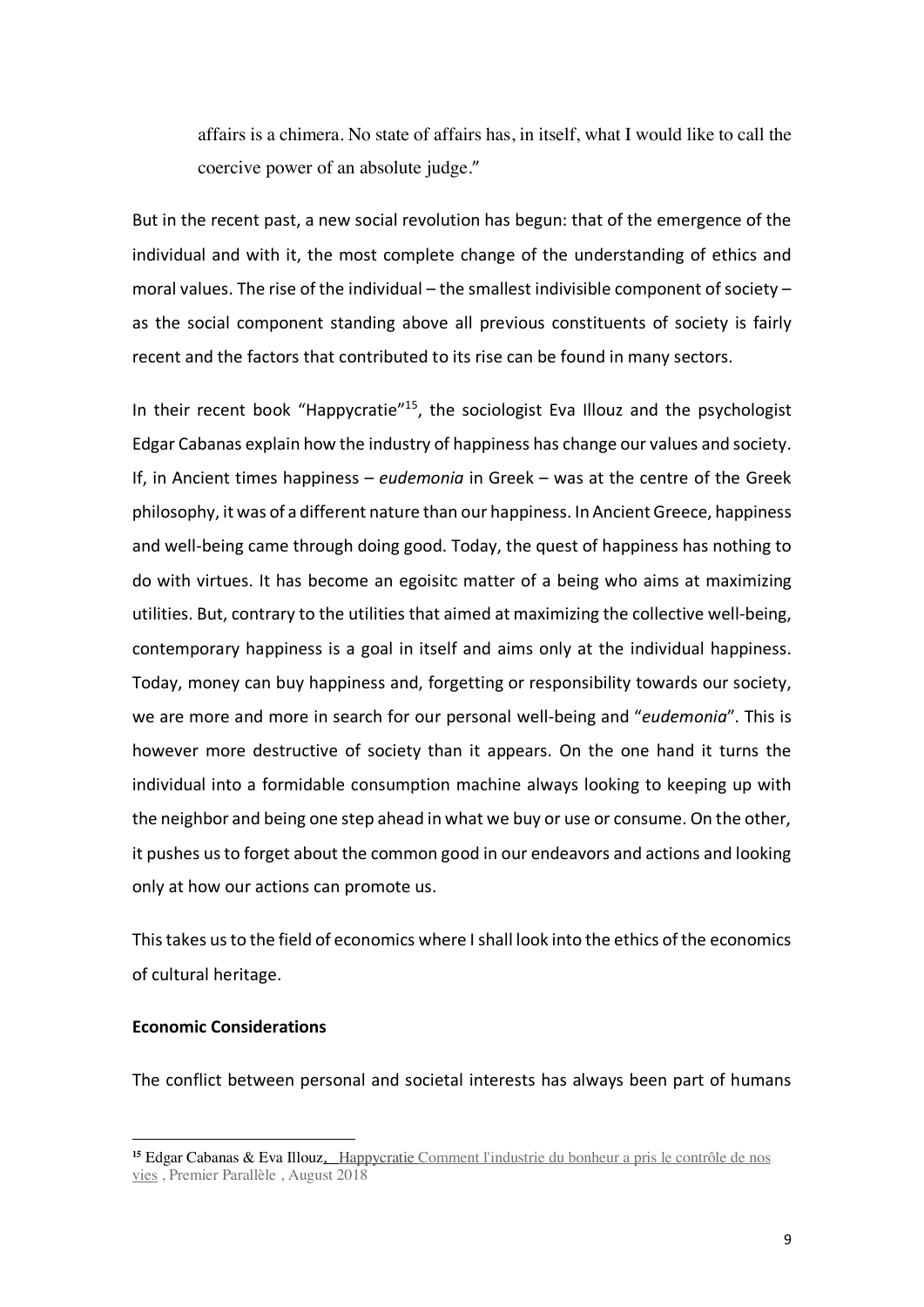history and, as Joan Robinson perfectly expressed it in  $1962^{16}$ , this tension between individual wants and society is much felt in economic behaviors:

"The biological necessity for morality arises because, for the species to survive, any animal must have, on the one hand, some egoism - … On the other hand, social life is impossible unless the pursuit of self-interest is mitigated by respect and compassion for others. A society of unmitigated egoists would knock itself to pieces; a perfectly altruistic individual would soon starve. There is a conflict between contrary tendencies, each of which is necessary to existence, and there must be a set of rules to reconcile them.

….

 $\overline{a}$ 

[But] to impose fear of punishment by force goes some way, but it is expensive, ineffective, and vulnerable to counter-attack. Honesty is much cheaper. But observe, it is the honesty of *other people* that is necessary for *my* comfort. If all were honest except me, I should be in a very fortunate situation. The necessity for each to be subject to the good of all gives rise to the need for morality.

One can observe this conflict between the common good and the interest of the individual throughout the process of cultural heritage: from its identification to its conservation and reuse. The personal interest of some in the listing and of others in the delisting can go against the good of the many while this common good can harm the economic needs of a person. Similarly, funding the conservation of an additional cultural good could reduce funding of more important social welfare activities. Thus, it is in understanding the limits of the personal interests and of what is thought as common good that "doing good" becomes easier to reach.

The French philosopher, Jean-François Mattei $17$ , considers that our contemporary world, that of the individual, lonely, escapes from the universality of an ethical principle that would guide the actions of humankind as an absolute foundation. Our world has developed what Mattei calls "applied ethics" -, developed in the Anglo-Saxon world as procedures for universities, companies, or production processes, market regulations,

<sup>&</sup>lt;sup>16</sup> Joan Robinson, Economic Philosophy, C. A. Watts Publishers, 1962

<sup>17</sup> Jean-François Mattei, Ethique et Economie, Editions Manucius, Paris 2018.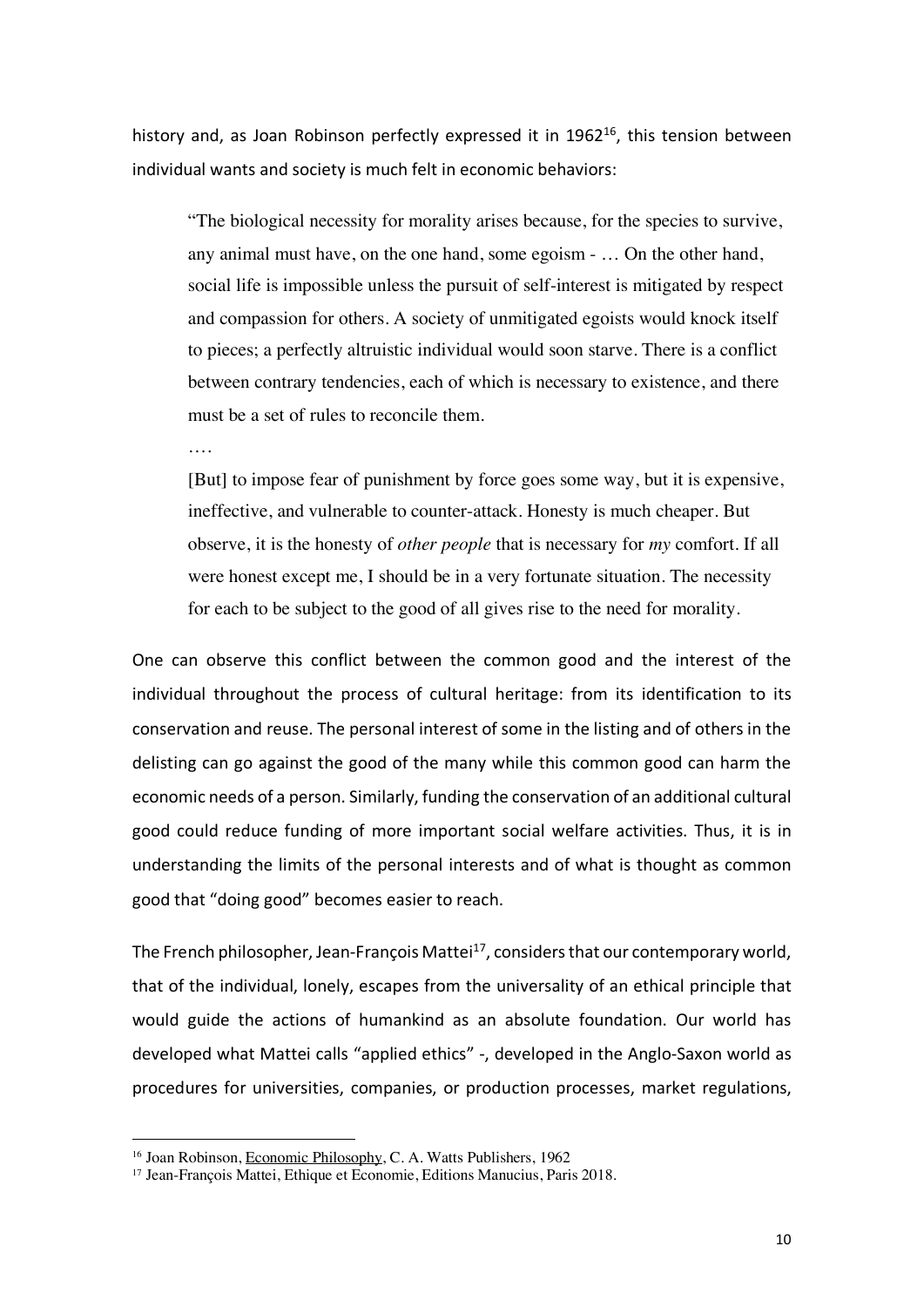and so forth. Such ethical principles become specific to fields they regulate, enabling actors to use the same language and principles, giving to the market and the processes to function and achieve its goals. We are now far from the global ethics the objective of which is the common good. As already said before, it has been replaced by sets of principles that regulate contracts and processes according to legal texts $^{18}$ .

What is the impact of this transformation of ethics and values on Cultural Heritage?

At the beginning of the  $20<sup>th</sup>$  Century, the development of Welfare Economics, championed by Arthur Cecil Pigou in  $1912^{19}$  reinvented the state as an economic agent of the redistribution of wealth. It later added art and the protection of monuments and historic buildings to the list after those urgent social needs (health, old age, education, unemployment, housing) for which the state took responsibility to guarantee universal provision.

Three years ago, in 2015, Dave Beech - Professor of Art at Valand Academy at the University of Gothenburg wrote a short essay on the "decommodification" of  $art^{20}$  in which he questioned the role and impact of funding the arts by the Welfare State. Since the arts and cultural heritage, do not directly contribute to the provision of the urgent needs of the poor, they are not natural candidates to the list of the urgent social needs the recognition of which created the Welfare State<sup>21</sup>.

Once again, it remains to be proven by hard data and more research that cultural heritage contributes directly to economic growth in a more efficient manner than other factors of wealth production and whether it alleviates more the conditions of the poor fringes of society. Until that time, the public funding of cultural heritage – in the eyes of liberal economists, will remain unthinkable. However, there is an intermediate solution that I tend to favor.

In the mid 20<sup>th</sup> century, the Professor of Public Finance, Richard Musgrave, added to

<sup>18</sup> Cf.footnote 1 above.

<sup>19</sup> Arthur Cecil Pigou, Wealth & Welfare, 1912.

<sup>&</sup>lt;sup>20</sup> Incomplete Decommodification: Art, State Subsidy and Welfare Economics; in PARSE, Platform for Artistic Research in Sweden, Journal Issue 2, November 2015; University of Gothenburg.

<sup>&</sup>lt;sup>21</sup> Richard Musgrave, The Theory of Public Finance, McGraw Hill, New York 1959.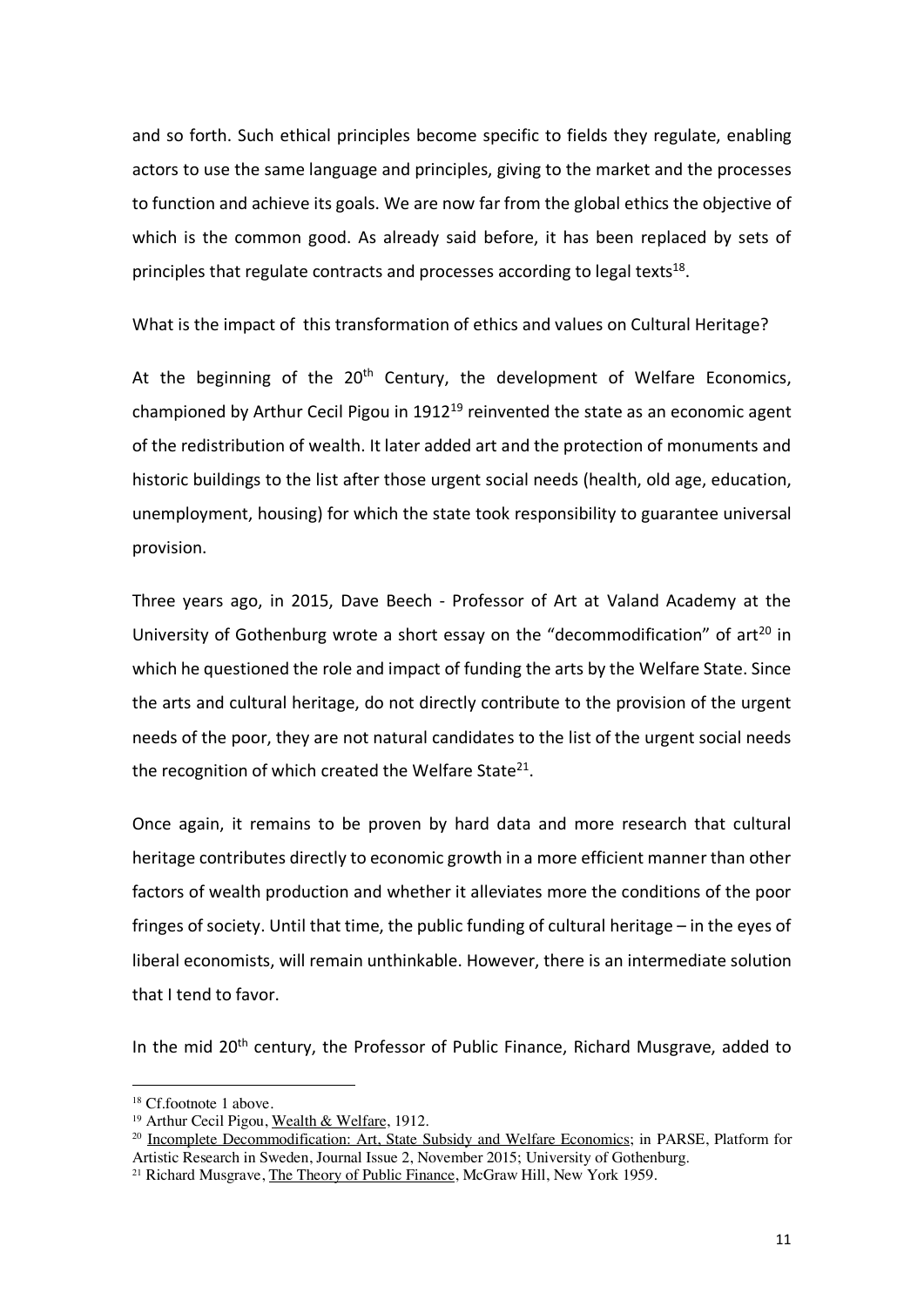welfare economics the theory of a good that is publicly funded because it has merit. The "merit good" is close to public goods but comes second to it: everybody benefits equally from a public good (food control, sanitation and health care, judiciary and security) that does not belong to private goods and cannot be replaced by a similar one in the market. Not everybody can equally buy security or health from the market<sup>22</sup>. In my opinion, the concept of merit good fits well cultural heritage: it qualifies for some public financial support but not like public goods that are almost fully funded by the State.

This public funding of cultural heritage – even incomplete - has led to a process of "decommodification" by partly extracting these goods from the grasp of market forces, hence sacrificing economic rationale. As John Kenneth Galbraith recommended in a conference he gave in 1966:

"The remedy, in each case, is to subordinate economic to aesthetic goals  $-$  to sacrifice efficiency, including the efficiency of organization, to beauty. Nor must there be any apologetic nonsense about beauty paying in the long run. It need not pay."<sup>23</sup>

The immunity from the market is directly proportional to "the strength, scope, and quality of social rights". The "social right" of cultural heritage being less important than the universal public provision of "the core area of human needs", one should not expect from the State a full funding of the protection of all cultural heritage.

So, what does cultural heritage, as a "merit good", bring to society and the economy? What is its contribution and what are its constraints? Three aspects deserve to be looked at. They are: Decommodification; Utility and Reuse; Social Justice.

**- Decommodification is never total**. The protection of a good against unwanted market rules and forces is what the authorities do to protect a cultural heritage good from being traded and consumed in the market. However, market forces continue to play even for those cultural heritage goods that are under the full authority of the State – that is State owned.

 $22$  Idem, Page 9.

<sup>&</sup>lt;sup>23</sup> J. K. Galbraith, Lecture 6: The Cultural Impact. Reith Lectures. Transmit- ted 1966-12-08.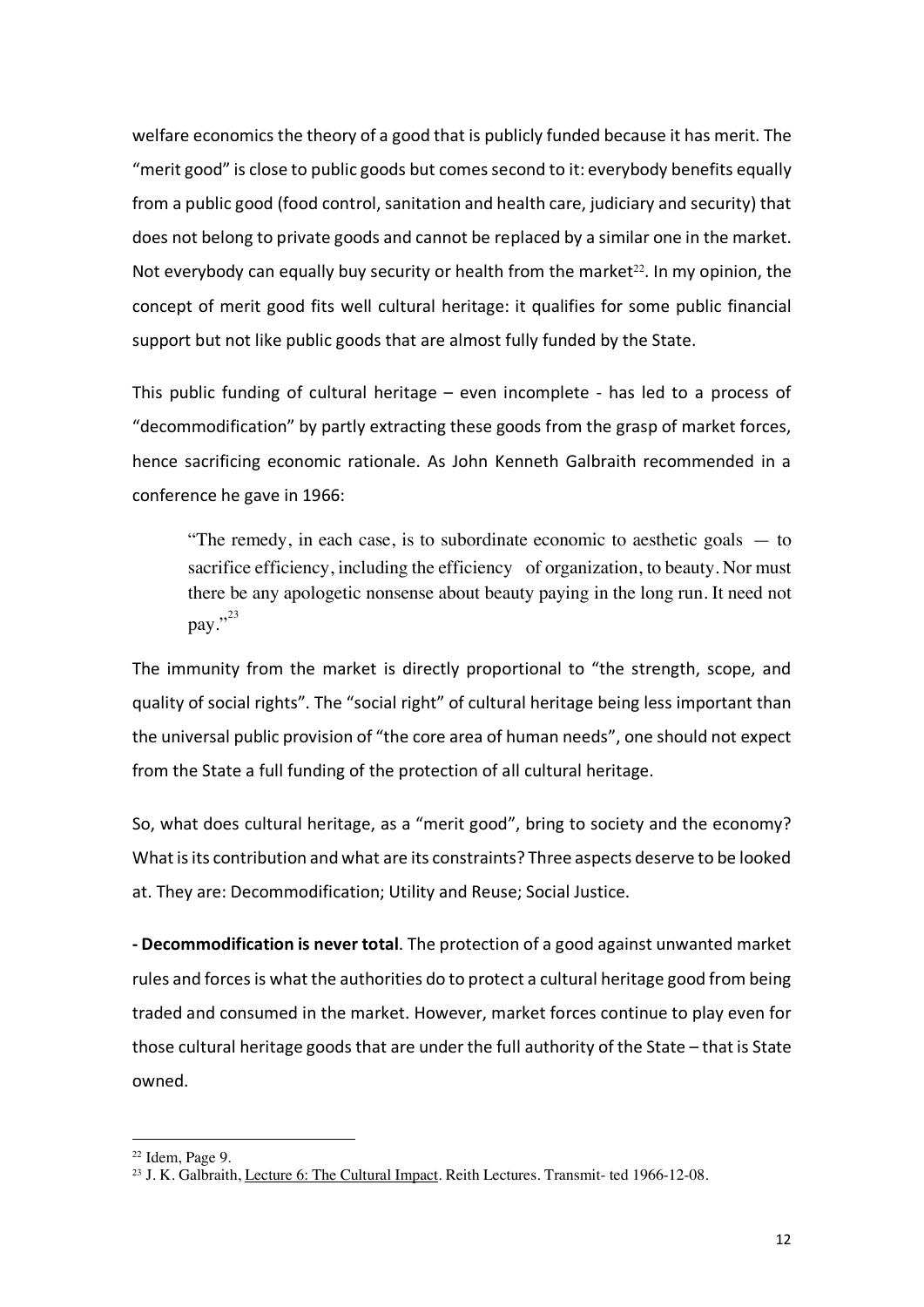Cultural heritage management is today a mixed production process in which inputs are public and private, and the output being a merit good owned privately or publicly. The degree of one ownership or the other is directly related to the share of public funds in the overall operating and investment costs of the cultural heritage good.

**- Reuse of cultural heritage in a manner that fits its tangible and intangible values and gives it a utility value** comes next. The economic and partly the social utility of a heritage good determine its ability to contribute to society. How does the utility function apply on cultural heritage? What are the intrinsic limits a heritage good places on its utility?

Any type of reuse, even adaptive reuse contributes to the destruction of the object being used. Since a heritage good is always unique and cannot be replaced by another, attention must be paid to avoid consuming it. This brings strict limits of reuse and hence to returns from heritage.

#### <DIAGRAM 1>

The following diagramme presents the relationship between return of reuse (axis OY) and life duration of heritage (axis OX). The bisector (OZ) represents the inverse degree of fragility of the considered good. Fragility could be physical, tangible or intangible: an earth structure is physically more fragile than a stone built good and a church intangible values put more limits on its reuse than those of an amphitheater would put.

Isoquants A, B and C represent the different results in life duration due to fragility (from the most fragile A, to the least fragile C) and rate of return (higher y, lower v,…). The higher the return from the use of a good – thus the higher is its exploitation, the shorter will be the life duration of this good.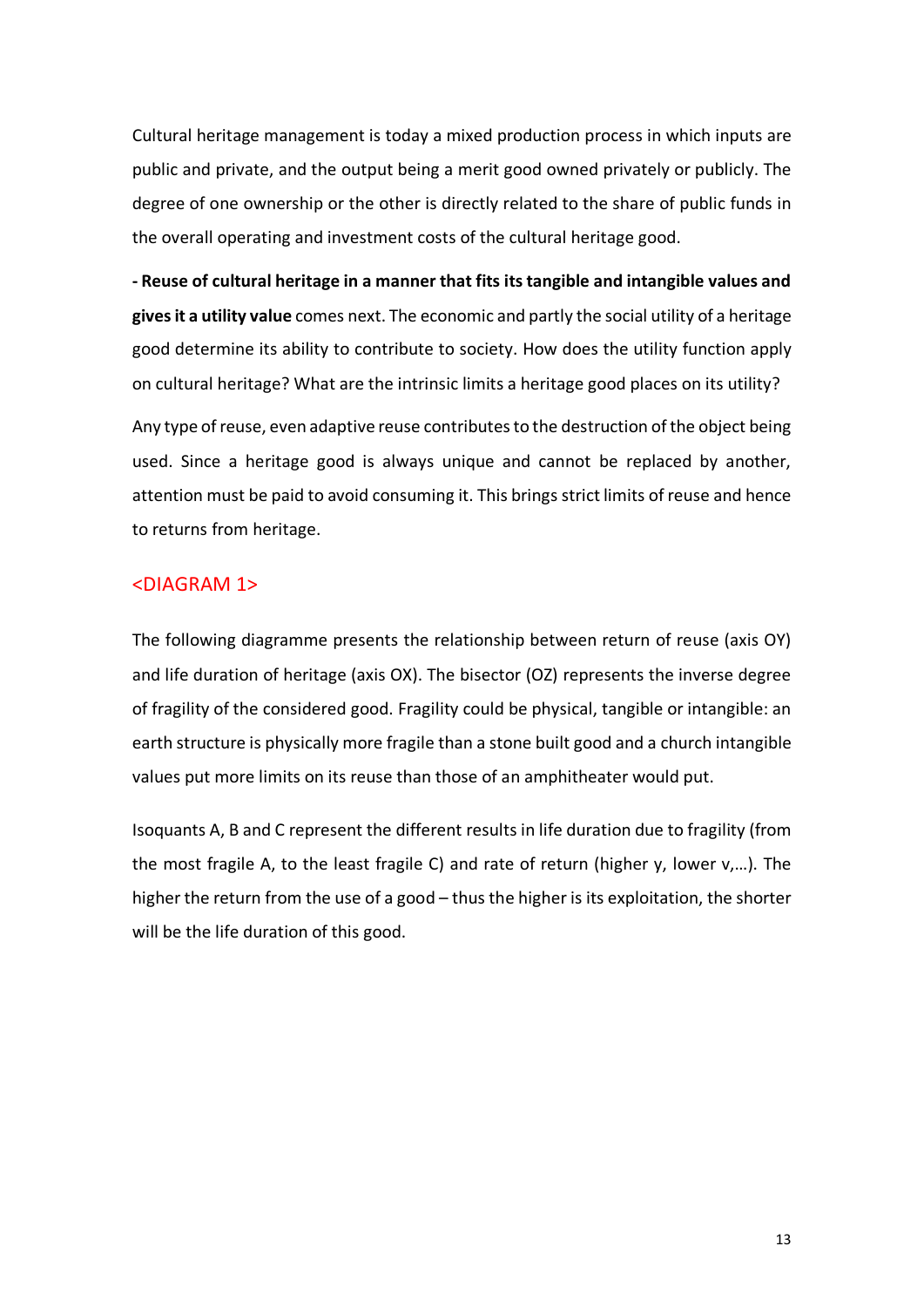

To these limits of the value of a heritage good for the economy and hence partly for the society, one must add another constraint that increases together with the numbers of listed sites.

Since the economic utility of any good is function of its availability, the more of the same type of heritage goods in a given area, the lesser the utility of this heritage good to the economy. Conversely, since it is the uniqueness of heritage goods that make them valuable, having less heritage of the same type increases its utility and value. It also reduces its global contribution to society and the economy because of the limitations to uses imposed by its protection.

Here, the paradox of heritage resides in the felt but unreal opposition between cultural and social utility on one hand and its general economic utility on the other. As soon as a heritage good enters the market, it combines the two utilities. The ratio of each type of utility is function of several factors but depends mainly on its ownership - public or private - and hence on the degree of funding by the State. Its utility resides also in the fact that the offer of heritage assets is not elastic. The production of cultural heritage goods of a give kind is not possible since each good is unique.

How then can we maximise the social and economic use value of heritage and maintain its heritage values?

Under conditions of elasticity of supply, when the stock of heritage varies according to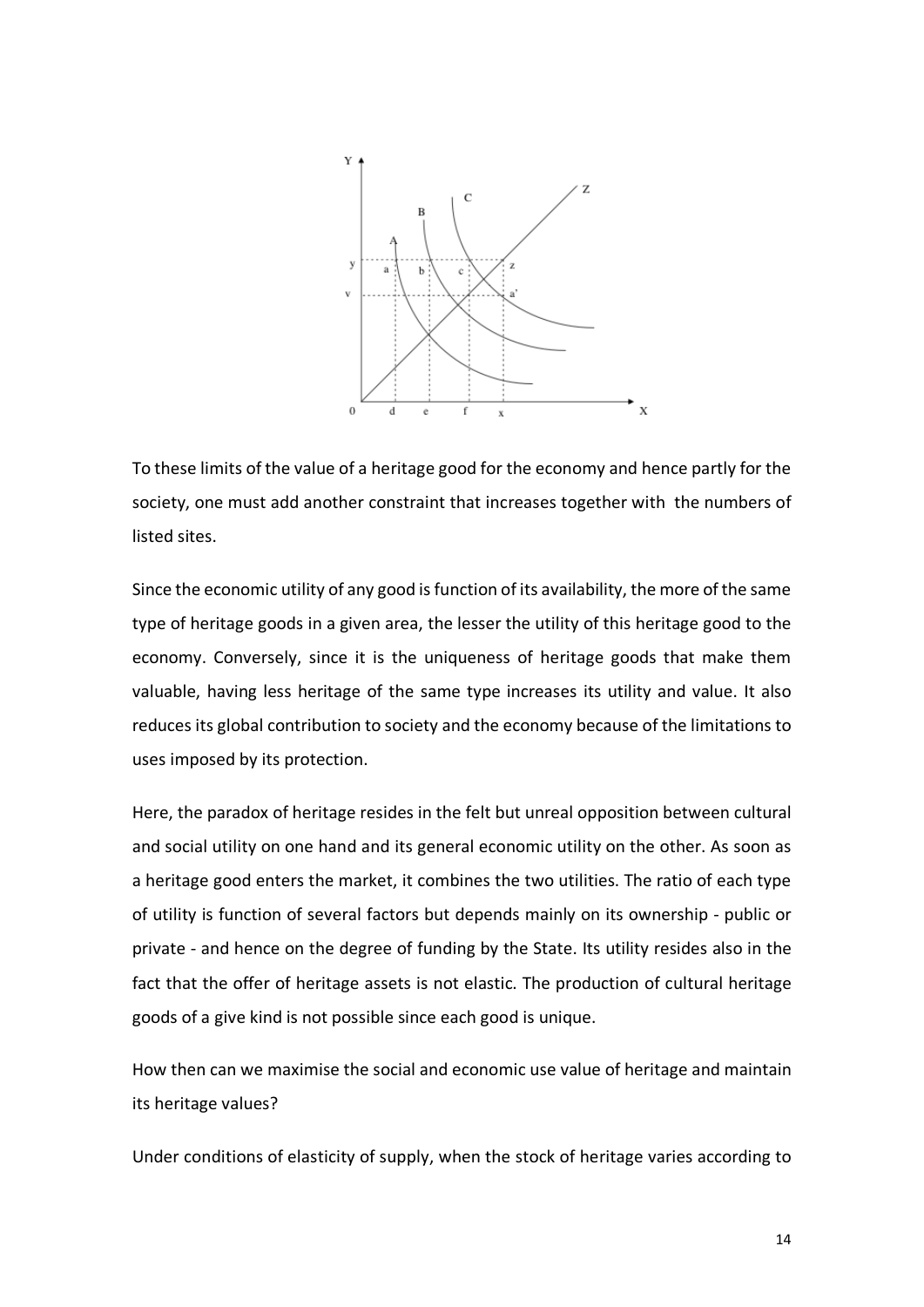the demand, the more heritage is used the more the total social and cultural utility of heritage is supposed to increase while its marginal utility decreases. The total economic use value – i.e. the total utility - of heritage increases until the absorptive capacity of the market is reached and its marginal utility becomes nil. This is represented in the following table.

## <DIAGRAM 2>



#### Decreasing Marginal Utility

The limits to utility are set by two factors pertaining to the heritage good and by the absorptive capacity of the economy:

- For heritage, there is a limit when its intangible values (historic, memorial, representative…) are damaged by the use value and when the maintenance cost of heritage becomes higher than its total economic returns.
- For the economy and society together, the utility of heritage goods depends on the capacity of society and its economy to benefit from the presence of the heritage good and to develop and maximize flows of exchange with the good. The more the surrounding society and its economy are elaborate, and the more the heritage good is large, elaborate and resistant to wear, the more they will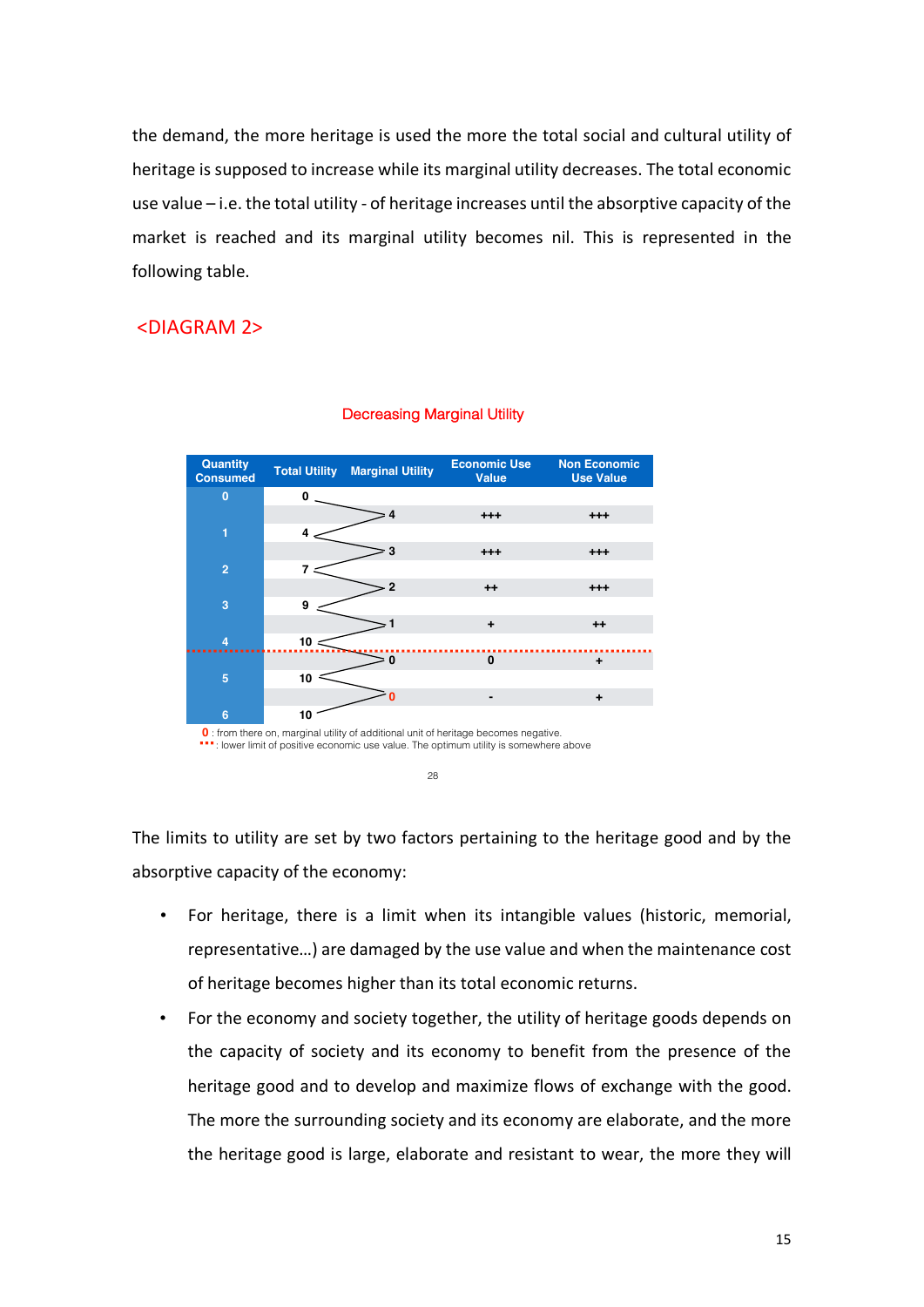benefit from each other.

Now, let us suppose that we have a heritage good that is unique with no similar goods around; it would thus have a theoretical infinite utility for the economy and the society. However, it would continue to be submitted to the opposition between the reuse and the duration of its heritage values.

#### <DIAGRAM 3>

 $\overline{a}$ 

If the reuse is not adapted to the heritage values of the good, the economic value of the good will start by increasing rapidly over time with its availability for use.. But a continued exploitation of the good will end up by reducing progressively these values, even while the economic value continues to be positive. Then, after a plateau phase, the economic value will go down and will bring the heritage values to a fall. This will bring the good to a situation of total obsolescence and a utility equal to zero (see table below).



Here, it should be noted that, according to Amartya Sen "To try to make social welfare judgments without using interpersonal comparison of utilities, and without, and without using any non-utility information, is not a fruitful exercise"<sup>24</sup>

**The third issue has to do with social justice**; one of the origins of this issue isto be found in the extension of the Polis sphere to cover parts of the Oikos and to impose limitations on the owner's use of the good: the constraints put by the listing and protection on a private owner of a historic building, reduces his freedom to use his property.

<sup>&</sup>lt;sup>24</sup> Amartya Sen, Rationality and Social Justice, American Economic Review  $(85 - 1)$ , pp. 1-24, 1995.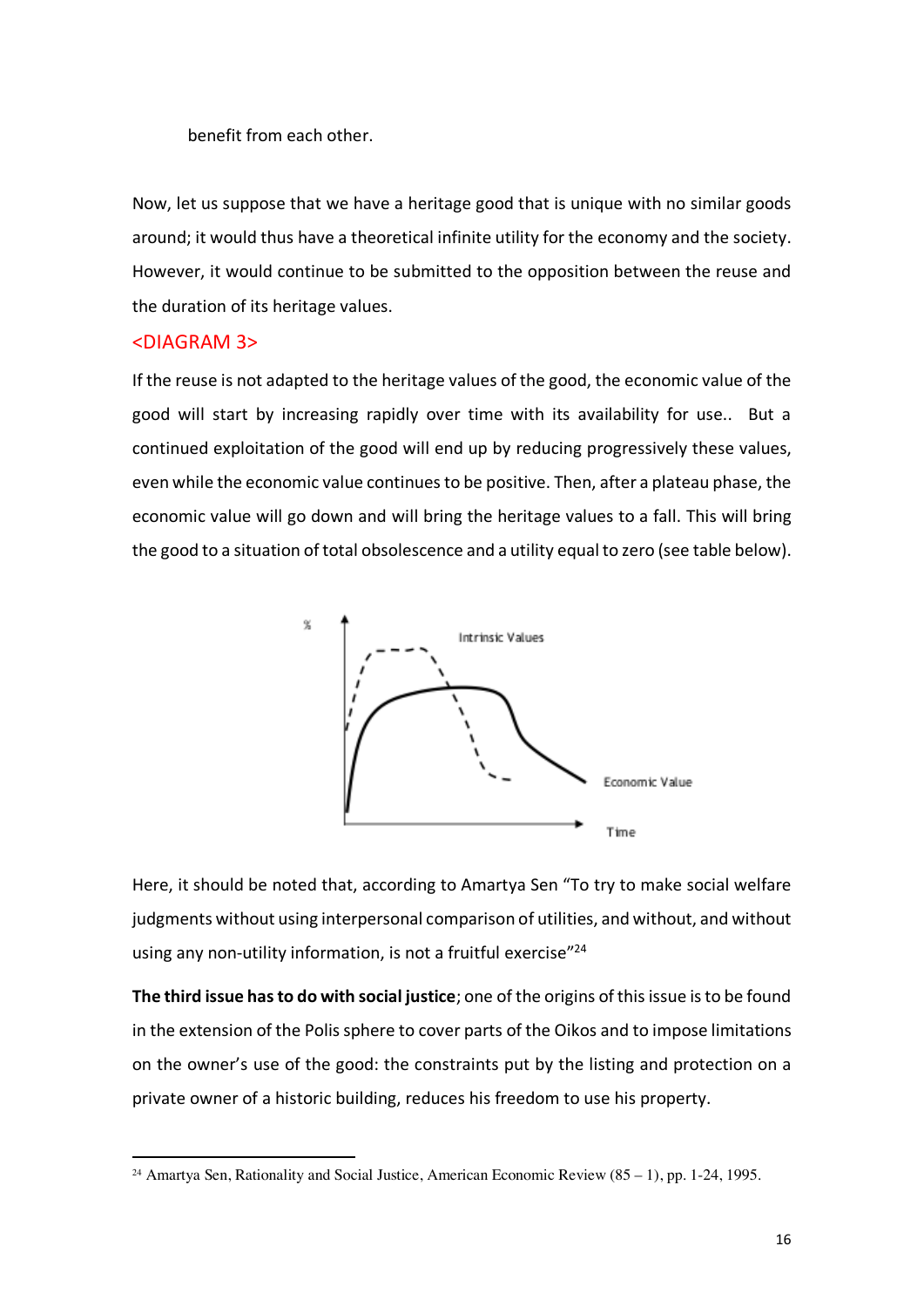Economic theory tells us that any extended protection of a good has an economic return known as the "reward of waiting"<sup>25</sup> or the "reward of abstinence". Instead of spending, consuming or simply destroying his property, its owner decides to keep it, postponing hence an possible income from its destruction or sale. This decision could well have been taken against a possible high return from a tourist or real estate operation. To paraphrase Joan Robinson and since heritage sites are not abundant and will never meet the exceeding and ever-increasing demand, there should be property in them in order that they may be used in an effective manner. Again, it is the scarcity of these capital goods that makes income from their property possible.

Abstinence and waiting are different from lending. An individual who has lent to a safe debtor has merely to allow time to pass to gather in his agreed interest. Contrary to the lender, the owner who waits has to continue catering for the preservation of his good until the time of consumption. Hence, his reward must cover also the discount of the future; it should be higher than today's interest rate applied to today's value of his good.

The solutions devised so far by the Polis for compensating the owner who decides not to destroy his heritage good remain insufficient. Seldom do they cover the loss of revenue caused by the protection. This means that private owners of heritage goods usually suffer from two injustices: the first is the inability in most cases for the State to compensate enough the owner for the direct and indirect costs imposed on him by the protection of his good; the second is the opportunity cost lost due to the decision to protect. A clear example is that of adjacent and equal plots; one is a protected good while the other is not. The owner of the first one cannot benefit from his property as much as the other one could.

**The situation we are confronted with today** is rooted in two factors: one is the inflation of the welfare state followed by a recession caused by financial crises that started in 1997 $^{26}$ ; the other is the transformation of what we call today "cultural heritage" and of

 $^{25}$  Joan Robinson provides us with an interesting reading of this concept in her book The Accumulation of Capital (Macmillan - St Martin's Press, London 1956) on page 393, in section « Income from Property as the Reward of Waiting ».

<sup>&</sup>lt;sup>26</sup> For this part, see: Robert Skidelsky, Beyond the Welfare State, published by the Social Market Foundation, London 1997.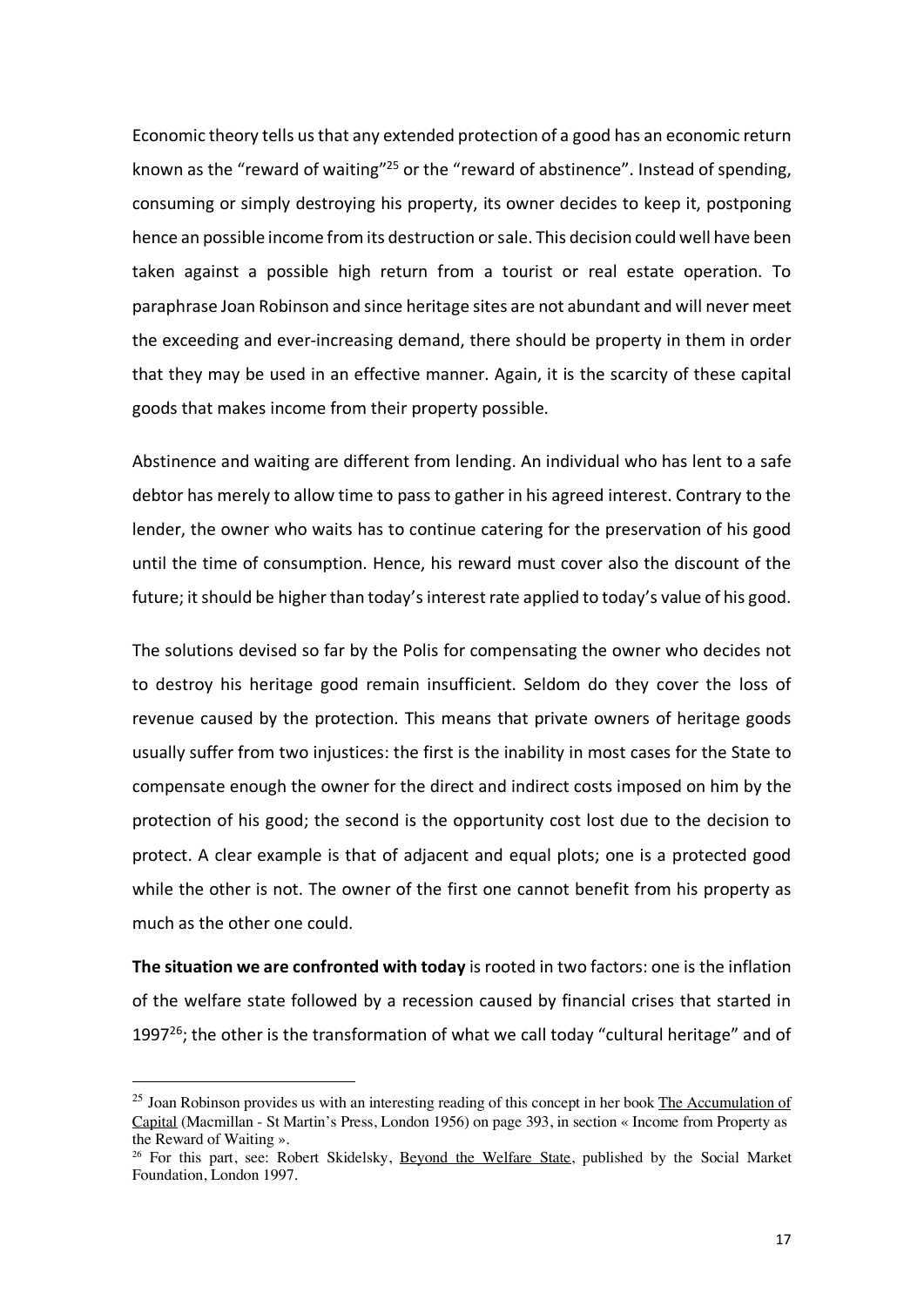the inflation in listing and protecting. Both the managers of the welfare state and the managers of the heritage goods thought they could continue unchecked. Hard facts have proven them wrong.

The Welfare State and, by extension, the public funding of culture, are based on taxation. If the economy shrinks or people's willingness or capacity to pay taxes fall, the Welfare State will lose the ability to cater for some societal needs.

But there is more: the Maastrich criteria limits the size of public deficits and debts, reducing the ability of the States to continue an ever-increasing welfare system. Between 1960 and 1995, the average public spending as a share of national income in industrial countries rose by 20% and the public sector deficits increased from 2% to 10% of GDP, while taxes have gone up by more. This shows that a large part of the fiscal imbalance is structural and not cyclical: even without the last financial crisis that is not finished yet, the welfare state would have become unsustainable.

Since 1960 and for the total OECD countries<sup>27</sup>, public expenditures as % of GDP rose from 28,5% to nearly 45%, but social expenditures for the same countries increased from 10% to more than 25%. The trend has stabilized since 2000 with a slight reduction for the recreational and cultural expenditures.

This does not bode well for cultural heritage funding and it is to be expected that returning to the pre-crisis funding of heritage by the public sector will not take place in a foreseeable future.

I wish to conclude by a last and short comment on the concept of cultural heritage that has been much enlarged to cover more and more types. Minted in 1960s, it replaced those of "monument" and "historic monument" as defined by Aloïs Riegl in the early 20<sup>th</sup> century<sup>28</sup>.

On the reasons for the enlargement of the scope of cultural heritage – listing increasingly more types than monuments and historic monuments, The British economist, Sir Alan

 $\overline{\phantom{a}}$ 

<sup>27</sup> Skidelsky, idem.

<sup>&</sup>lt;sup>28</sup> Alois Riegl, The Modern Cult of Monuments; originally published as Der modern Denkmalkultus: Sein Wesen und sein entstehung (Vienna: Braumuller, 1903).